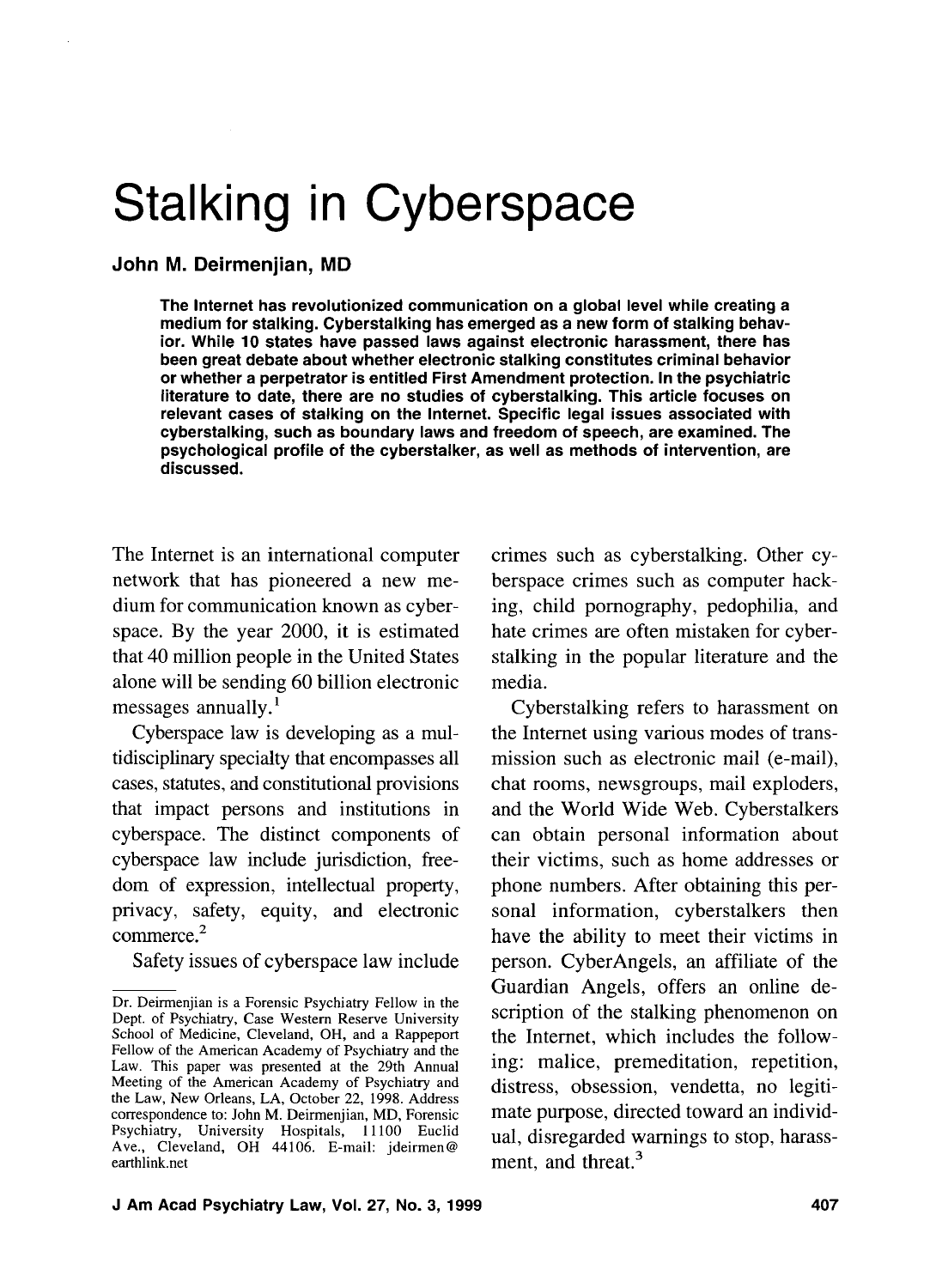Four basic motivations for stalking on the Internet include sexual harassment, love obsession, hate/revenge vendettas, and power/ego trips.<sup>4</sup>

This article will introduce cyberstalking as a phenomenon and present specific cases of Internet harassment.

# **Relevant Cases**

*Stalking on the Internet.* Case *1*  Andrew Archambeau was charged with the misdemeanor of stalking a school teacher whom he had met on a video dating service.<sup>5</sup> After five days, the teacher realized that she was not interested in pursuing a relationship. Archambeau, however, persisted and sent her (the teacher) approximately 20 e-mail messages. When the e-mails were traced to Archambeau, he responded that his "caller ID" showed that someone from her area was ringing and hanging up and that he perceived it as her shy manner of expressing interest. She denied the claim and went to the police after he left a message on her answering machine saying that he had watched her leaving work. He argued that pursuing his romantic interest via e-mail was nonthreatening, because e-mail messages can be ignored by the recipient. However, Michigan's antistalking law prohibits nonconsensual contact via electronic communications.<sup>6</sup>

Archambeau pleaded no contest to the charges and was sentenced to a year's probation and ordered to undergo a psychiatric evaluation. $<sup>7</sup>$ </sup>

Case 2 Cynthia Armistead-Smathers of Georgia received obscene e-mails from the account of Richard  $Hillyard.<sup>8</sup>$  She then began receiving messages sent

through an anonymous remailer (an online service that masks the sender's identity). The messages included phrases, such as "You'd better watch your back," "Let's get it on bitch," and "I'm your worst nightmare." After Hillyard's Internet service provider canceled his account, Armistead-Smathers began receiving messages from the Centers for Disease Control and Prevention in Atlanta where Hillyard worked. She then received thousands of messages from men who had seen a posting of a nude woman (presumed to be Arrnistead-Smathers), which listed her e-mail address and offered prostitution during the Olympics. Out of fear, she moved three times that year, changed her phone number frequently, and began to carry a licensed concealed weapon. The police informed her that there was little they could do, until she received an anonymous message from someone saying that he had followed her 5-year-old daughter and her from the post office box to their home. Hillyard was charged with stalking and later acknowledged getting into an online argument with Arrnistead-Smathers but denied sending the messag- $\mathbf{e}$ s.<sup>8</sup>

Case 3 Jayne Hitchcock filed a \$10 million lawsuit against the Woodside Literary Agency (Woodside) of New York claiming defamation and harassment. $8$ She had answered an e-mail advertisement posted by the agency. In its response, Woodside asked Hitchcock for a monetary fee and additional payments before it would represent her. The up-front fees raised her suspicion because legitimate agents generally earn their money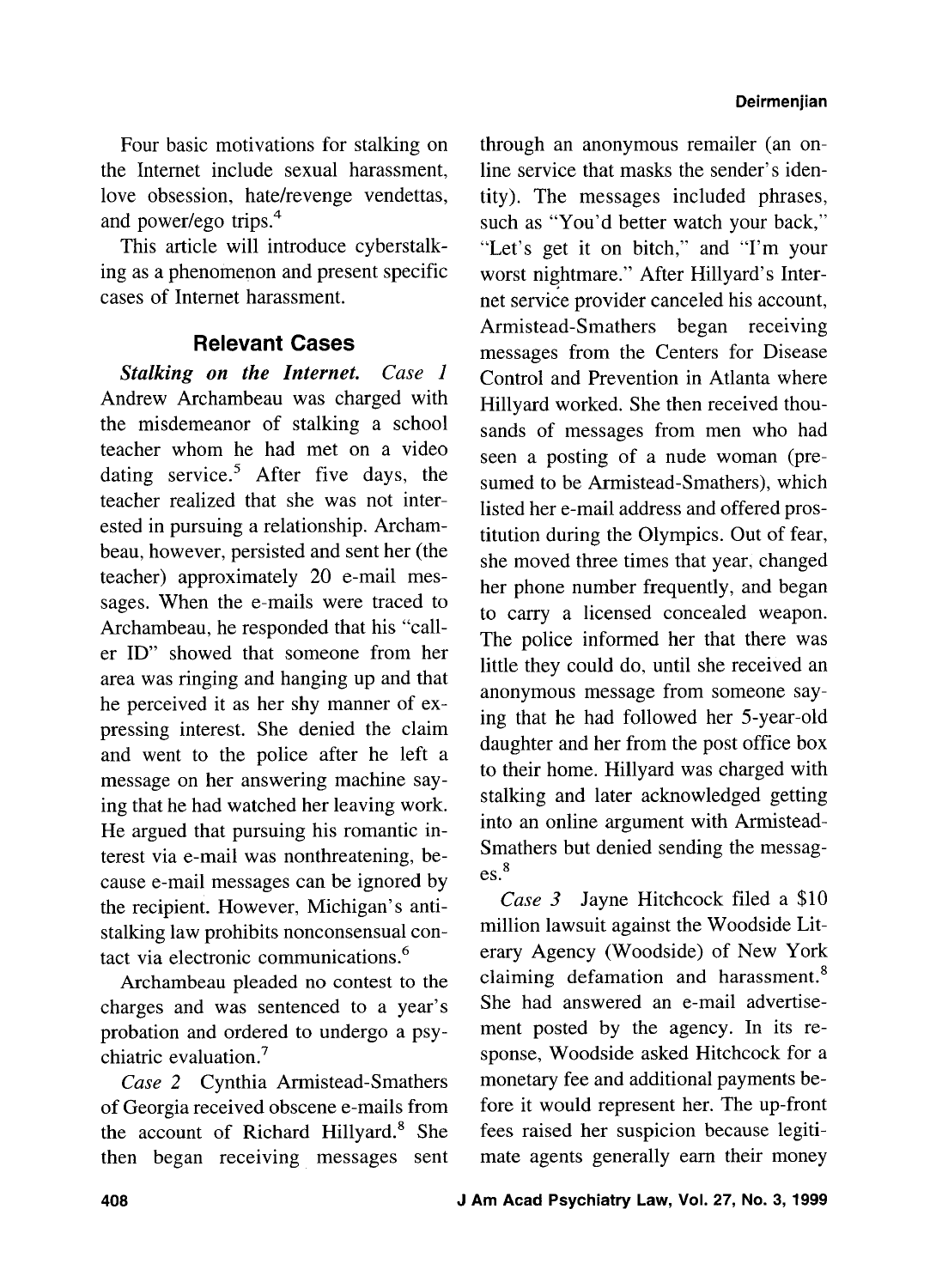## **Stalking in Cyberspace**

after selling an author's work. So Hitchcock (as well as other suspicious writers), through posting in Internet newsgroups, informed other writers about possible fraudulence. She claims that the company targeted her for retaliation, defaming her in its ads and subjecting her to a barrage of assaults. Among the incidents cited in Hitchcock's legal complaint: e-mail accounts used by Hitchcock, her literary agent, and her employer (the University of Maryland) were flooded with messages (mail bombing); and inflammatory messages were posted in newsgroups under Hitchcock's name. A sexually oriented posting made under Hitchcock's name included her address and phone number, which led to a series of unusual phone calls, unsolicited magazine subscriptions, and at least one suspicious package that contained incense. Although Hitchcock contacted the local police and the FBI, it was unclear how the author could prove her allegations because no actual threat had been made against her. It would also prove difficult to track the tormentors who had altered their e-mail account information to conceal their identity. The Jayne Hitchcock legal fund was established, and Jayne Hitchcock testified before a Maryland subcomittee on behalf of a bill to punish instigators of e-mail harassment in the state of Maryland.<sup>8, 9</sup>

Case 4 Robert and Teresa Maynard, who helped found Internet America, Dallas's largest Internet access provider, discovered harassing messages posted on an Internet newsgroup.<sup>10</sup> Most of the messages closed with the same poem: "Lord grant me the serenity to accept the things I cannot change.. . and the wisdom to

hide the bodies of the people I had to kill." The messages ranged from claiming Teresa Maynard as being unfaithful to one message in which the harasser stated, "I have a .45." Kevin Massey, a 30-yearold computer consultant with a criminal record for burglary and weapons possession, was identified as the harasser. Massey claimed that he was responding to online attacks initiated by Maynard and his employers. However, Massey called himself "The Cyberstalker" and even lobbied to be a guest on Howard Stem's radio show. Case 5 In the United States' first suc-

cessful prosecution of a hate crime on the Internet, Richard Machado, a former student at the University of California, Irvine, was convicted of violating the civil rights of 59 mostly Asian students by sending threatening e-mail messages (signed "Asian hater").  $\frac{11, 12}{1}$  His message stated, "I personally will make it my [life's work] to find and kill everyone [sic] of you personally. OK. That's how determined I am. Do you hear me?" He threatened to kill them if they did not withdraw their enrollment from school. Initially, a jury was deadlocked nine to three in favor of acquittal. After serving a year in jail and undergoing a second trial, he was fined \$1,000 and was given one year of probation, which prohibited his use of the university computer laborato-<br>ries.<sup>10, 11</sup> His attorney argued that the threat was a "classic flame" (online slang for an angry message that is more annoying than harmful). However, many disturbed recipients of the e-mail message were prepared to arm themselves with pepper spray, became suspicious of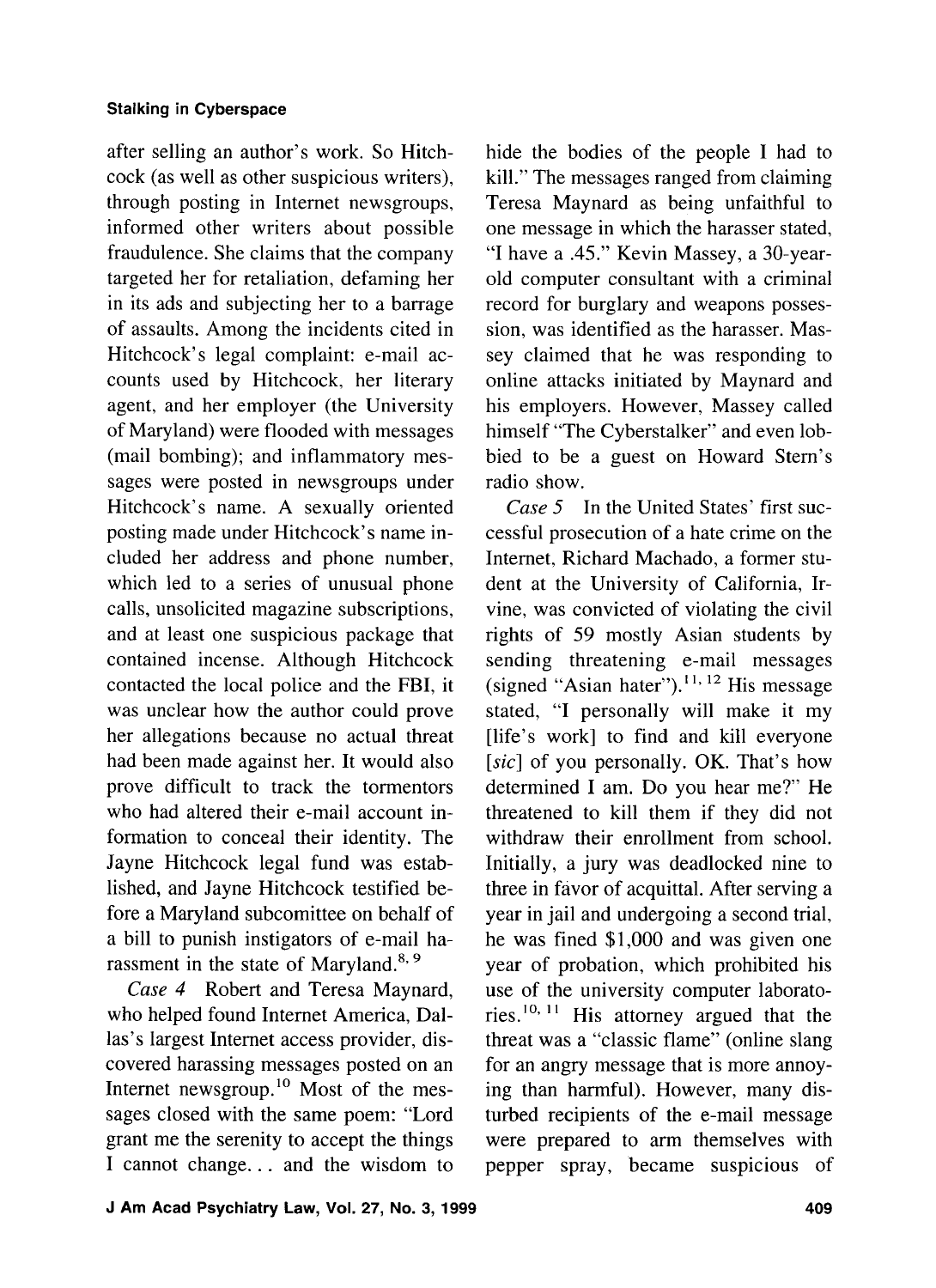strangers, and refused to go out alone in the dark.

Case 6 Jake Baker, a student at the University of Michigan, was arrested by FBI agents on February 9, 1995 and charged with "transmitting threats across state lines" to a pseudonymous Arthur Gonda.<sup>13</sup> The charge came about after it was discovered that Baker had posted an erotic fantasy on the Internet in which he raped and tortured a character with the same name as one of Baker's real-life classmates. The charges were later revised to making a "threat to injure another person," but in the meantime Baker had been suspended from the university, and his story had made headlines around the world. Baker was eventually acquitted, in part because his story was determined to be self-expression and did not constitute a threat.

## **Discussion**

Stalking is defined as the willful, malicious, and repeated following and harassing of another person that threatens his or her safety.<sup>14</sup> Meloy and Gothard<sup>15</sup> report that stalkers (also known as obsessional followers) are likely to be older, more intelligent, and better educated than other offenders with mental disorders. One federal study revealed that approximately one million women and 370,000 men are stalked each year.<sup>16</sup> One of every 12 women claims to have been stalked at some point in her life.  $\text{Meloy}^{17}$  profiles the majority of stalkers as males who are likely to have prior criminal or Axis I mental disorders, such as drug or alcohol history, mood disorders, or schizophrenia. Meloy and Gothard<sup>15</sup> found that 85

percent of their sample qualified for a personality disorder diagnosis, including antisocial, schizoid, borderline, avoidant, paranoid, and personality disorder not otherwise specified. They noted, however, that in comparison with a random group of mentally disordered offenders, obsessional followers more frequently have a Cluster B diagnosis other than antisocial personality disorder. However, paranoid personality disorder (Cluster **A)**  and dependent personality disorder (Cluster C) have also been identified.

The psychological profile of the cyberstalker reveals a sophisticated perpetrator (i.e., one who is computer literate and is often financially able to support subscriptions to online services). The typical cyberstalker is the emotionally disturbed loner who seeks attention and companionship in cyberspace and often becomes obsessed with someone he met in a chat room.<sup>18</sup> After obtaining personal information about the acquaintance, the stalker may seek a close, often smothering relationship. If spurned, the stalker launches a campaign of cyberspace harassment, which can extend from online to physical harassment if the stalker has obtained personal information about his victim. The stalker can experience sigmficant attachment issues and transference as a result of electronic communication. The cyberstalker projects narcissistic linking fantasies upon victims, especially in the absence of sensory perceptions.<sup>17</sup> The pursuit by a cyberstalker tends to have an obsessional, angry nature, usually as a result of rejection. In contrast, sexual predators have a sexualized, deceptive pursuit.<sup>19</sup>

Cyberstalking provides the perpetrator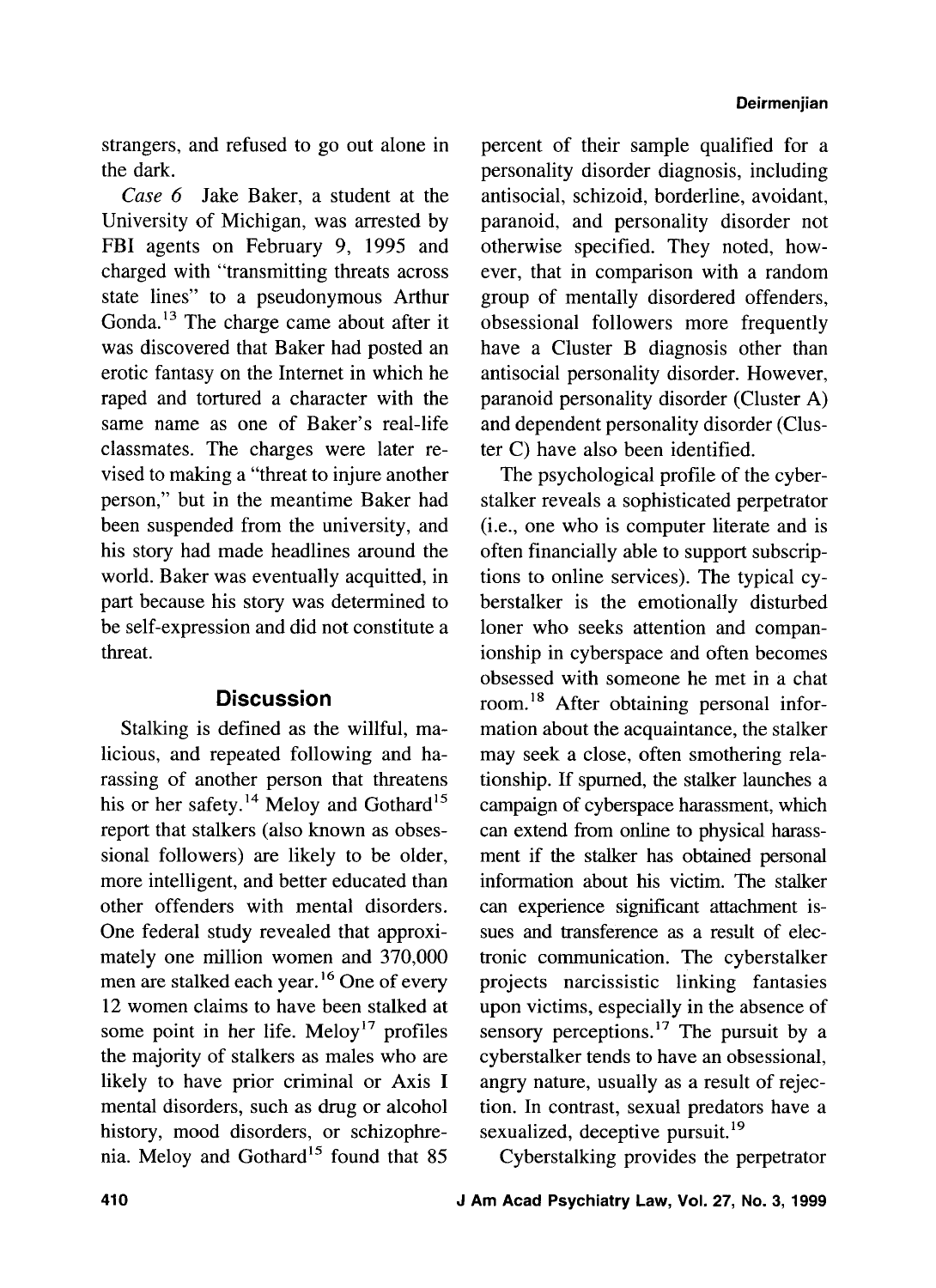with anonymity and the opportunity to conceal gender and identity and to use multiple anonymous remailers, as well as the ability to gain computer access in public domains. For example, Richard Hillyard used computers at his place of employment, which would make a direct link to him more difficult. Moreover, the lack of vocal intonation and facial expression in electronic communication can affect the recipient's impression of the seriousness of a threat. In cyberstalking, the evidence in proving a credible threat is based upon the interpretation of the written word. Exclamations, repetition of phrases, and the use of boldface print can provide clues regarding the seriousness and emotions of the sender. Electronic communication provides objective data, whereas harassment via the telephone and following are usually based upon subjective reports by the victim or witnesses. The lack of social constraints connected with cyberstalking means that social anxiety, which typically serves to inhibit aggressive behavior, is nonexistent. $17$ However, some people consider communication on the Internet as safe, without social inhibitions, and protected against personal embarrassment or communicable diseases. While the Internet has been thought to provide a therapeutic outlet for anxieties that would otherwise be suppressed, others believe that fantasy can serve as a precursor to threat, such as in the Jake Baker case.<sup>13</sup>

Global communications on the Internet raise the issue of borders in cyberspace where there are no physical boundaries. $20$ Cyberspace must be governed by a new set of rules. While protected by the First

Amendment, activities in cyberspace must abide by state and federal legislation. The absence of geographic borders in cyberspace makes the application of territorial legal doctrine difficult. On a global level, the issue of borders becomes even more convoluted. Even if a new set of laws were created for cyberspace, the enactment of such laws, often in foreign countries, would be nearly impossible. For example, it was impossible to find "Arthur Gonda," the Canadian recipient of Jake Baker's messages. It has been difficult enough for authorities to act upon threats of cyberstalking locally, much less on an international level. In addition, there may be a greater burden of proof imposed upon an accuser to prove that there is imminent danger or threat. However, illegal activities, such as the distribution of child pornography, may be easier to apprehend. If a certain behavior is legal in one country and not in another, it must be determined which laws apply.

The evolution of the Internet has brought forth an ongoing debate on whether constitutional law, such as freedom of speech, applies to the Internet, and if so, to what extent should the government impose regulations on online activities. $^{21}$  The free speech issues resulting from the development of the cyberspace medium include anonymity, accountability, defamation, discrimination, harassment, obscenity, and liability of online services and Internet service providers.<sup>2</sup> The Communications Decency Act of 1996 made it a crime to make "indecent" or "patently offensive" material available to minors over the Internet.<sup>22, 23</sup> In June 1997, in a landmark ruling, the Supreme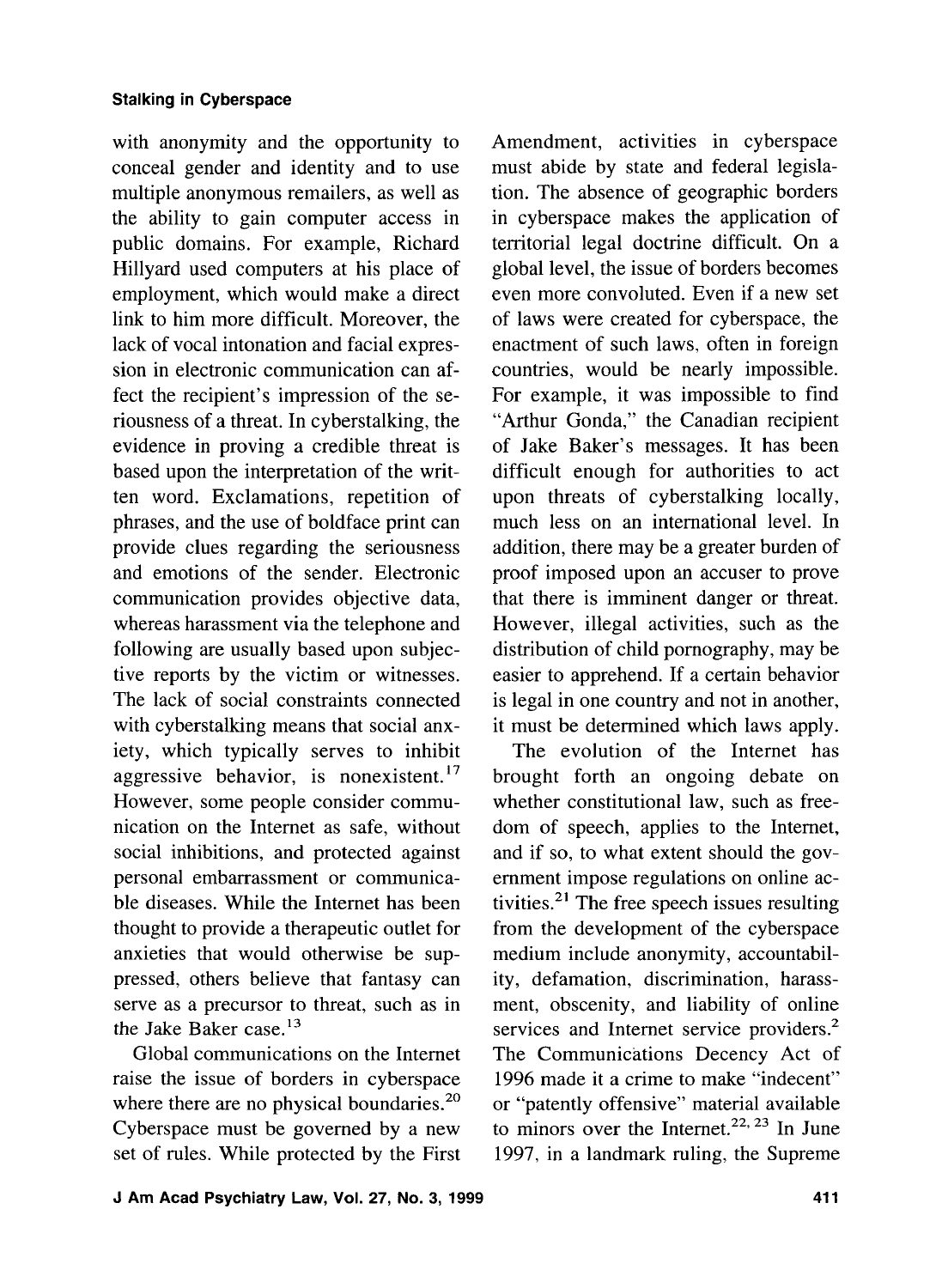Court struck down the Communications Decency Act, ruling that constitutional free speech protections apply just as much to online systems as to books and newspapers.<sup>24</sup>

To date, only 10 of the 50 states (Alabama, Alaska, Arizona, Connecticut, Delaware, Michigan, Maryland, Oklahoma, New York, and Wyoming) have enacted laws against computer harassment. While laws exist against telephone harassment where the motive is to annoy, threaten, or alarm another person, the difficulty with computer harassment lies in convincing local authorities that such cases are worthy of investigation.<sup>25, 26</sup> Often, the difficulty appears to be that to merit the time and resources of the police, an imminent danger or threat must be present. Thus, the victim must provide proof or evidence that a crime has been committed. For example, in the Machado and Hillyard cases, it was the responsibility of the prosecution to prove the presence of a credible threat. It is clear in those two cases that the victims demonstrated fear for their safety to the extent that they altered their living circumstances and daily activities. In the Jovanovic case, the accused was not perceived to be a threat until the alleged encounter took place. Finally, Jake Baker was eventually acquitted because he was not found to be a credible threat. Some police departments are now forming threat assessment units specialized in cyberstalking to facilitate the investigation of these crimes. For example, in Will County, IL, a special Internet prosecution unit was formed for prosecuting all Internet-related crimes within the county. In addition, police officers are being given specialized training to monitor Internet newsgroups for the purpose of apprehending cyberspace criminals. Will County has also made an extensive effort to educate the public about Internet crimes.26

Organizations such as Women Halting Online Abuse (WHOA) and CyberAngels have formed to educate the community about online harassment and to protect individuals from cyberstalkers. CyberAngels is a network of volunteer sleuths that watches the information superhighway and investigates more than 10,000 harassment complaints a year. $27$  CyberAngels, which started in June 1995, has more than 1,200 members in 32 countries, creating a global "neighborhood watch" for cyberspace.<sup>28</sup> Its director, Colin "Gabriel" Hatcher reports that cyberstalkers can be violent, paranoid, often with poor social skills, malicious, and obsessed with the object of their hatred.3

CyberAngels distributes a pamphlet entitled "Cyberstalking and Internet Online Harassment" that offers suggestions for preventing and dealing with cyberstalkers. In the pamphlet, Hatcher advises the reader to choose online user names with care and to avoid feminine names, which will immediately draw people seeking targets. Instead, he suggests choosing gender-neutral names and advises against giving out personal information such as home addresses, school names, workplaces, or phone numbers. He recommends ignoring online harassment at first notice to avoid a "flame war," following which further hate mail and other forms of electronic harassment can ensue. If harassment continues, he